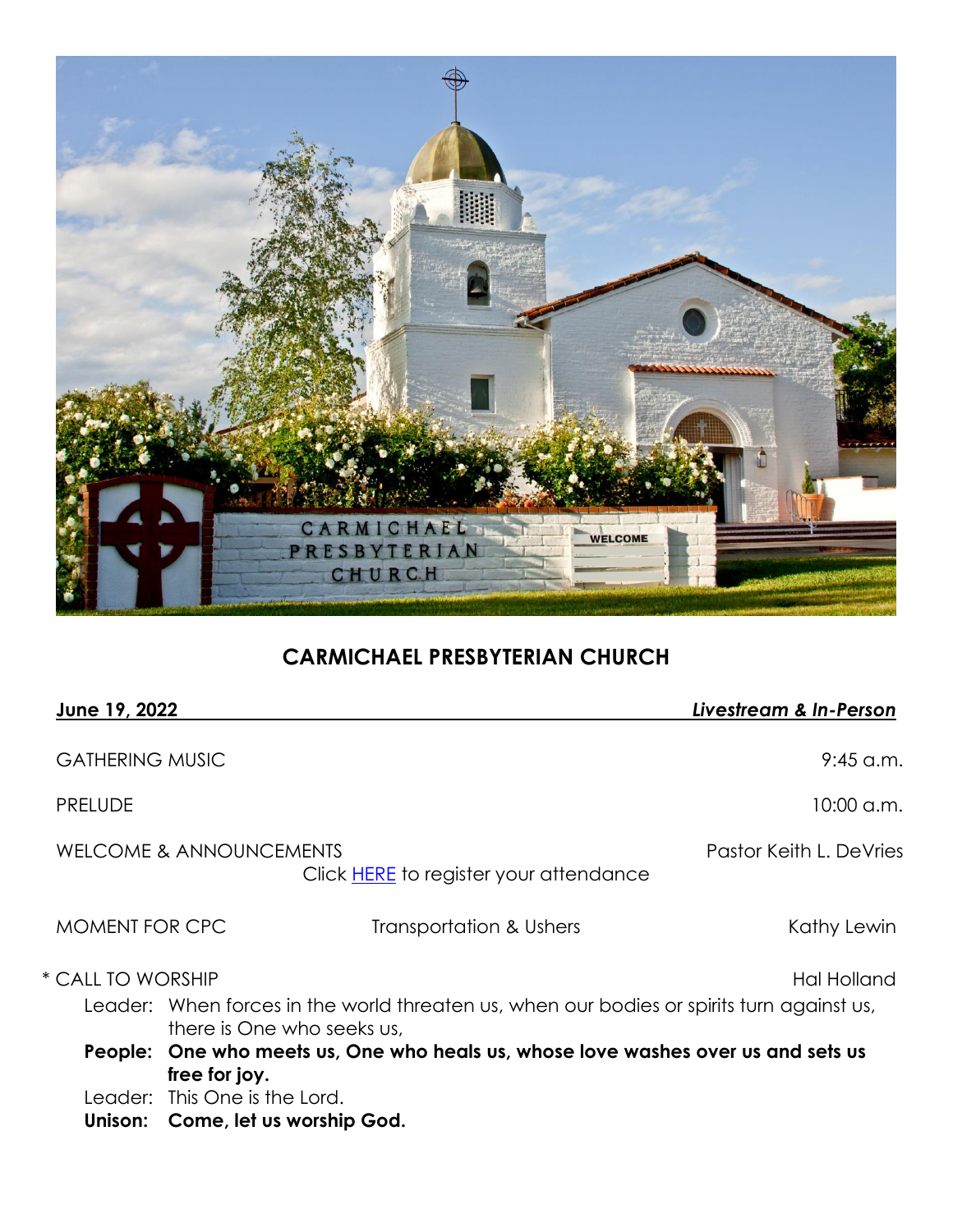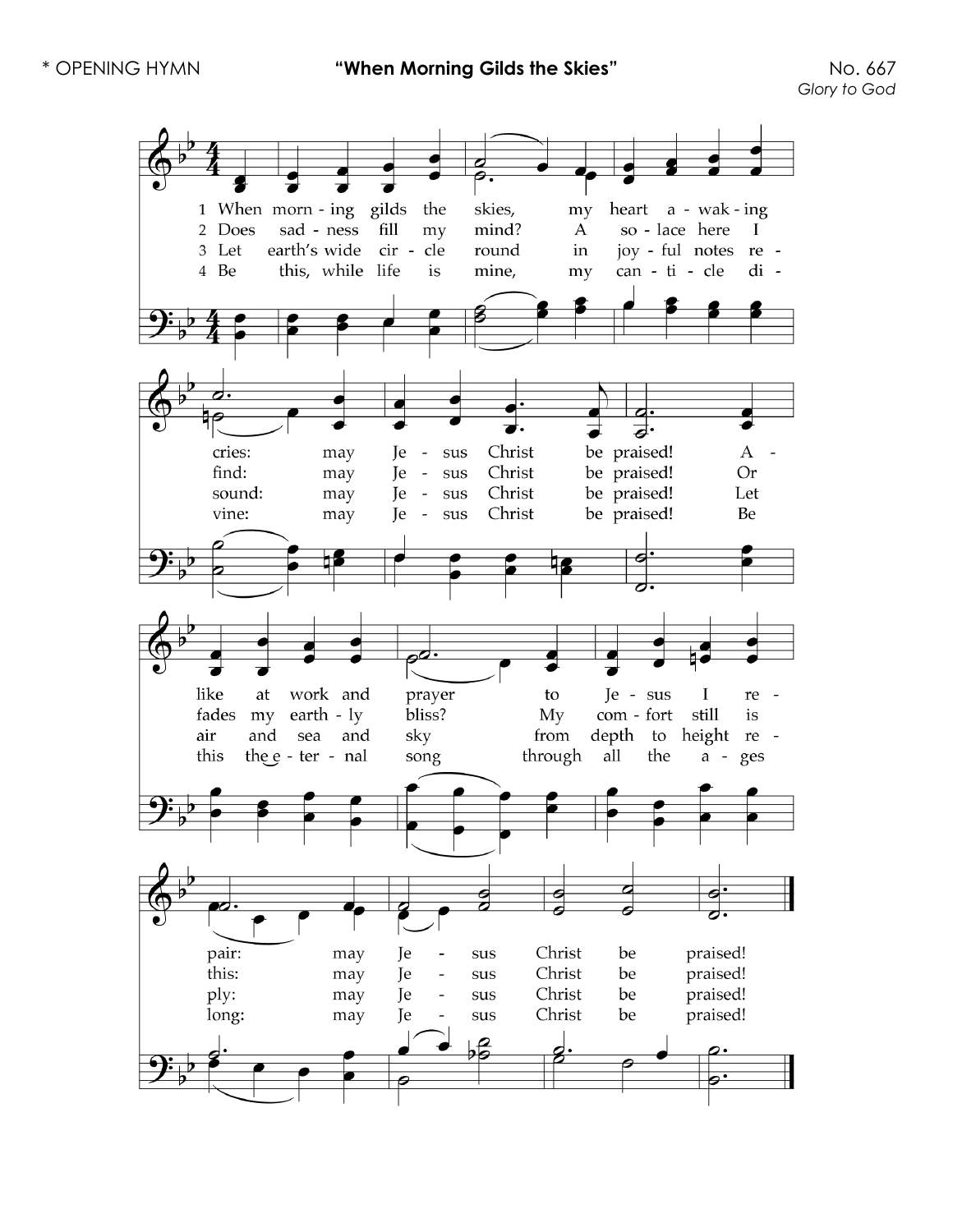#### CONFESSION AND PARDON **Example 20 and 20 and 20 and 20 and 20 and 20 and 20 and 20 and 20 and 20 and 20 and 20 and 20 and 20 and 20 and 20 and 20 and 20 and 20 and 20 and 20 and 20 and 20 and 20 and 20 and 20 and 20 and 20**

- Leader: The geography of sin is a waterless waste. But God gives springs of living water, streams of justice and mercy splashing into the wilderness from the mountain of God. Let us drink deeply of Christ. Let us confess our sins.
- **Unison: Holy One, God Most High, grant us faith to confess our sins and seek your mercy. There are barren places in our lives where we have wandered far from you. We have listened to voices who distracted us from your call. We have submitted to powers competing for our loyalty to you. We have not taken the hand you offer to lead us out of godforsakenness, and into your holy ways. God our Savior, forgive us. Quench our thirst for you from the Rock of our salvation, and let your love well up in us unto eternal life. Speak tenderly to us of your presence. Feed us with your word. Deliver us from evil. Let us enter into your kingdom; then send us out to serve you by the power of the Holy Spirit, in the name of your Son, Jesus Christ. Amen.**

#### *Silence*

Leader: Christ Jesus is the bread of life, manna come down from heaven. Christ covers us with baptismal waters, so that our lives are hidden in him. This Jesus, the Son of the Most High God, is sovereign even over the powers of evil, so that his reign brings freedom and joy. Therefore, I declare to you by the power of the Holy Spirit, in Jesus Christ our sins are forgiven. Amen.

#### TIME FOR YOUNG PEOPLE

*(Children age 4-5th grade are invited to the front of the church at this time. They may return to their seats afterwards and are encouraged to participate in the remainder of the worship service.)*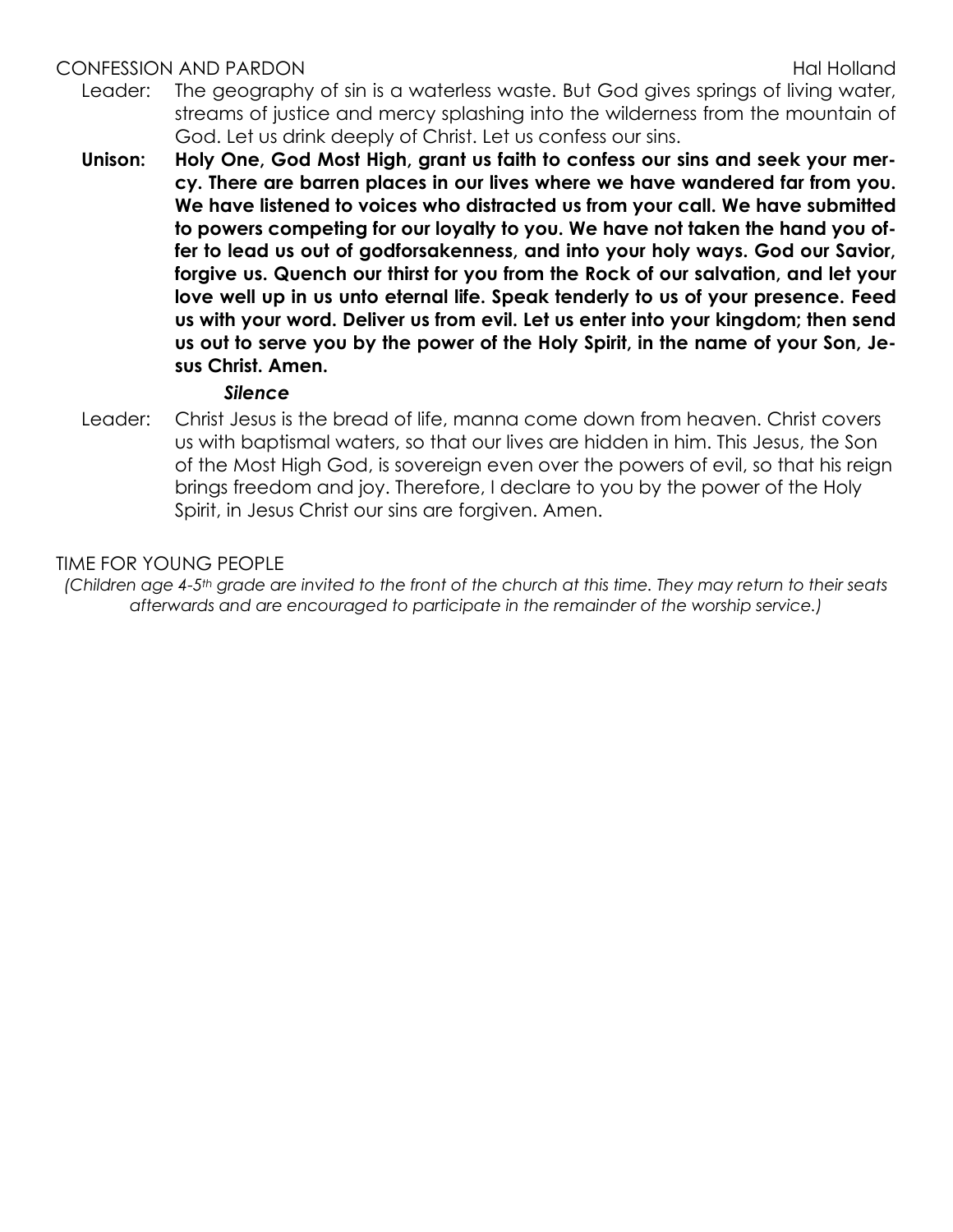

#### **SCRIPTURE READING**

**<sup>23</sup>** Now before faith came, we were imprisoned and guarded under the law until faith would be revealed. **<sup>24</sup>** Therefore the law was our disciplinarian until Christ came, so that we might be reckoned as righteous[\[a\]](https://www.biblegateway.com/passage/?search=Galatians%203%3A23-29&version=NRSVUE#fen-NRSVUE-29110a) by faith. **<sup>25</sup>** But now that faith has come, we are no longer subject to a disciplinarian, **<sup>26</sup>** for in Christ Jesus you are all children of God through faith. **<sup>27</sup>** As many of you as were baptized into Christ have clothed yourselves with Christ. **<sup>28</sup>** There is no longer Jew or Greek; there is no longer slave or free; there is no longer male and female, for all of you are one in Christ Jesus. **<sup>29</sup>** And if you belong to Christ, then you are Abraham's offspring,  $[6]$  heirs according to the promise.

SERMON *Tapestry of Oneness* Pastor Keith L. DeVries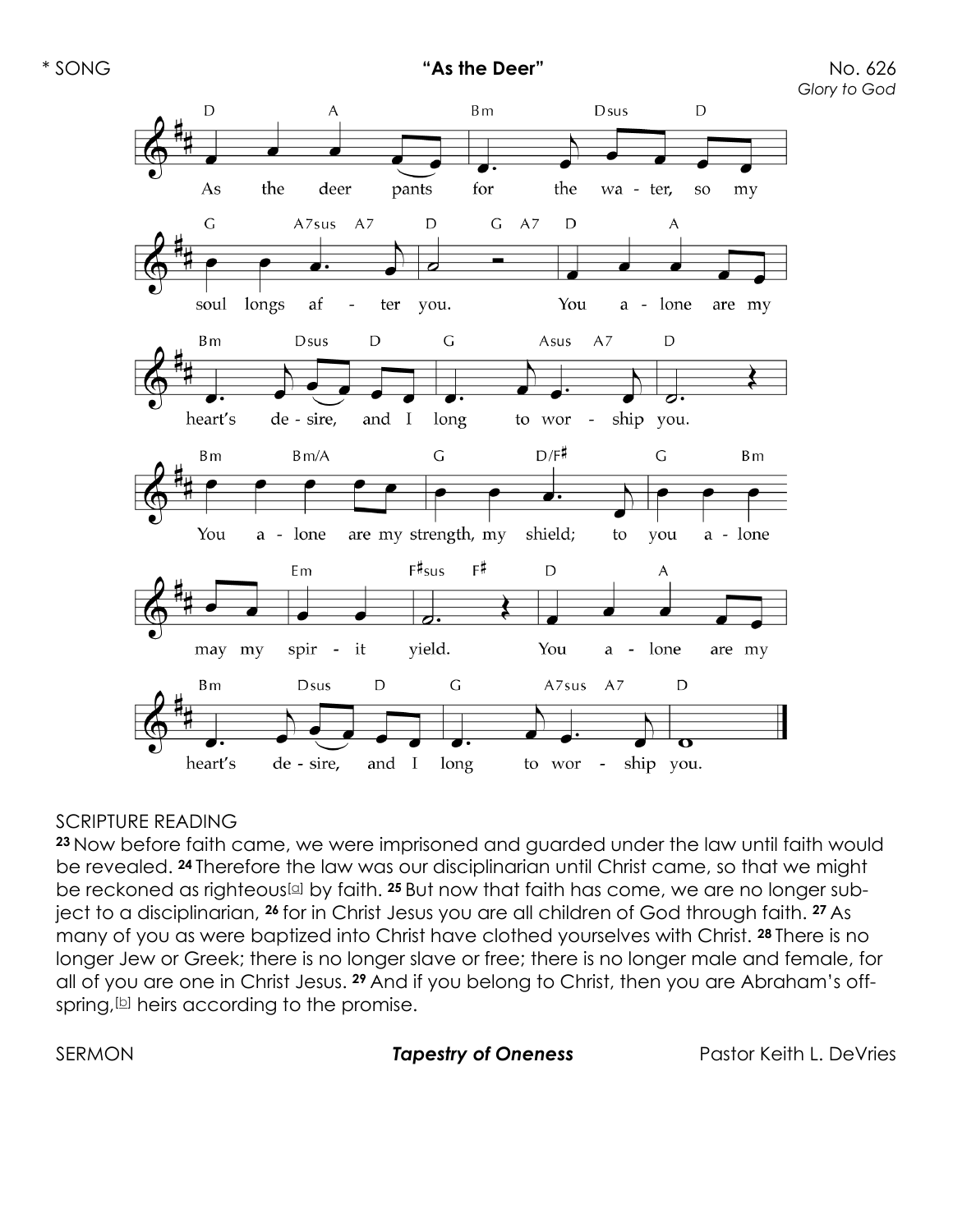## \* SONG **"For These Reasons"** Brewster

For Your endless love, for the life You gave For the second chance, for Your priceless grace For Your healing hands, for the gift of peace For the blessed hope, and for the faith to believe

For these reasons I praise You For these reasons I worship You For these reasons I live to tell of Your love to all the world

**OFFERING** 

PRAYER SHAWL BLESSING

# PRAYERS OF THE PEOPLE AND THE LORD'S PRAYER

Pastor: Holy God of earth and sky, in your presence mountains quake, flames tremble, and the winds roar "Hallelujah!"

> We pray for the coming of your kingdom. Let the earth be made whole and new; let the sky be made clean and refreshed. May all who dwell in heaven and throughout the world be joined in giving you praise.

> We pray for the nations and people of the world. Let us receive your reign with gladness. Grant world leaders wisdom and humility, that they may guide your flocks in the ways that make for peace. Give us ears to attend to the voices of poets and prophets, through whom your Spirit speaks.

> We pray for the most vulnerable: for creatures threatened with extinction…for those of the human family who are poor, homeless, or refugees…victims of political or domestic violence…those who are ill in body, mind, or spirit…. Grant us compassionate hearts, inspired minds, and wills resolved to care for our neighbors with the love of Christ Jesus.

> When you bring your promised kingdom, all your creatures will shout, "Glory!" all your people will sigh, "Love," and all creation will together sing, "Hallelujah!"

> With Hallellujahs on our lips, let us unite our voices in that prayer Jesus taught us, saying,

**Unison: Our Father who art in heaven, hallowed be thy name. Thy kingdom come, thy will be done, on earth as it is in heaven. Give us this day our daily bread; and forgive us our debts, as we forgive our debtors; and lead us not into temptation, but deliver us from evil. For thine is the kingdom and the power and the glory forever. Amen.**

*(If you would like to privately share a concern, thanksgiving, or request for healing, please come to the Stephen Ministry banner on the east wall of the Sanctuary immediately following the service for individual prayer with a Stephen Minister)*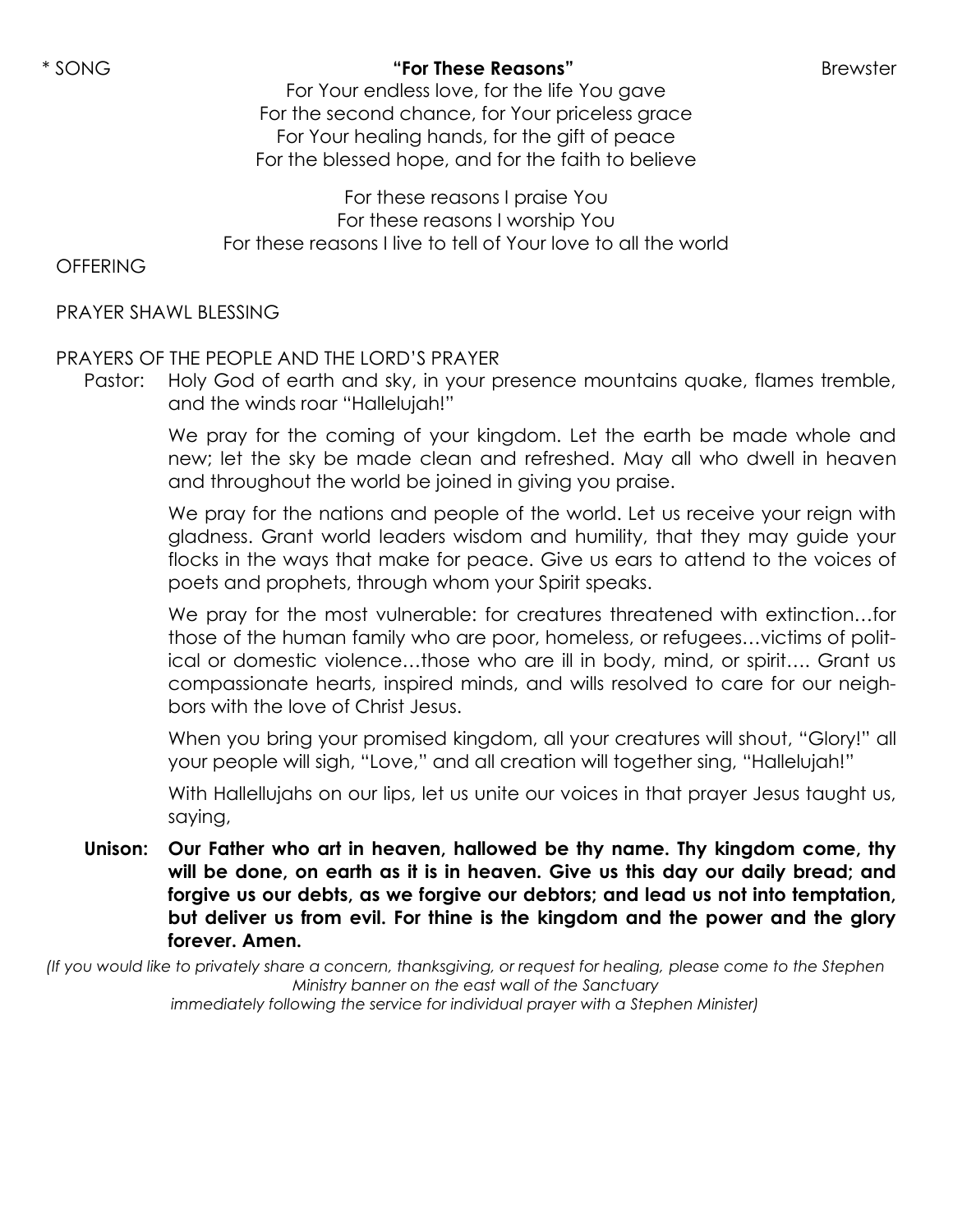**"To God Be the Glory**